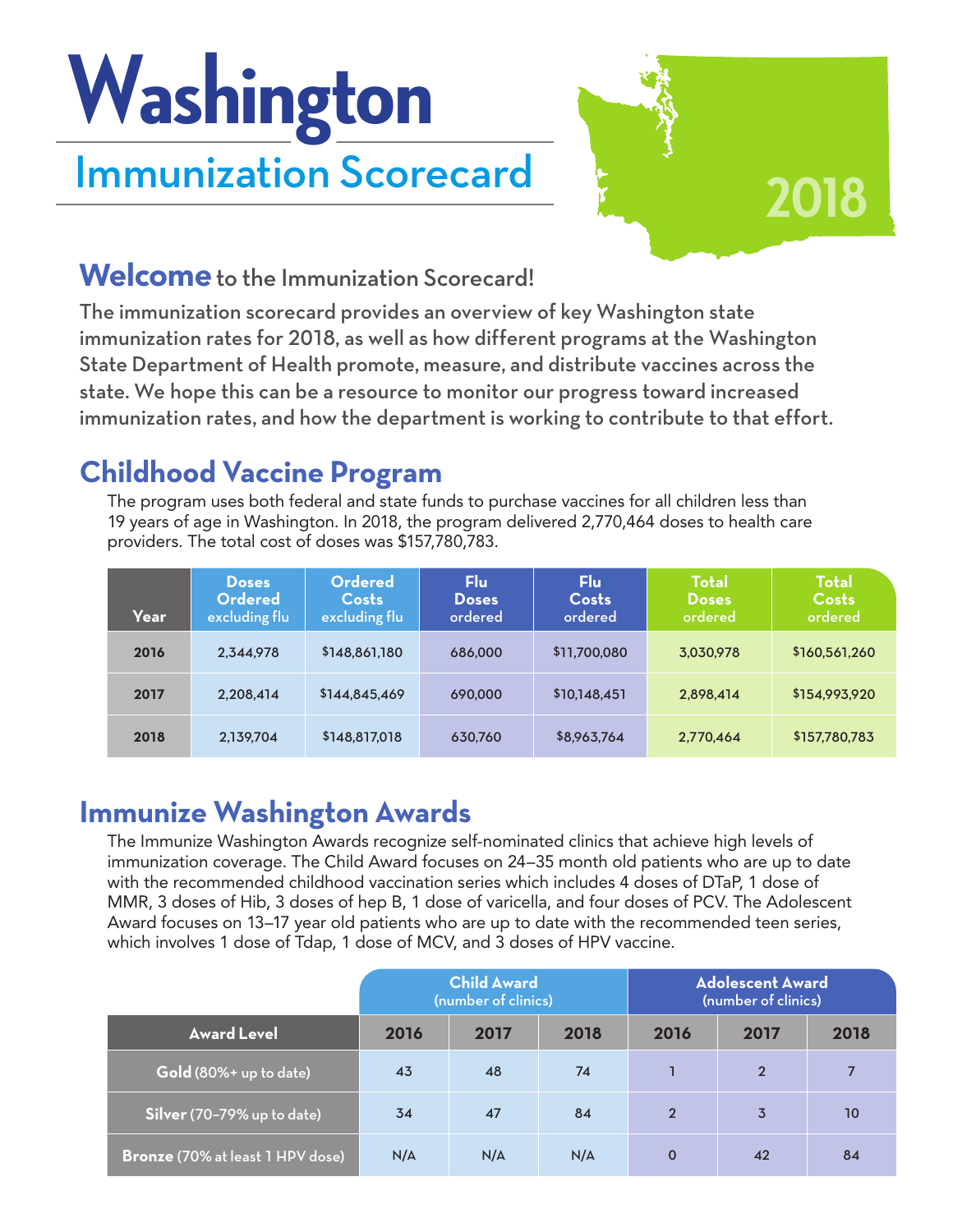

Vaccinations protect children when they are most vulnerable to serious illness. Just under 7 in 10 Washington toddlers have received all their recommended vaccines. When immunization coverage isn't high enough, there can be outbreaks of deadly diseases such as whooping cough and measles.





*\*The CDC now measures childhood vaccination by birth year cohort.*

## leens

Tdap vaccine prevents tetanus, diphtheria, and whooping cough. The Human Papillomavirus (HPV) vaccine protects against the nine most common and serious types of HPV that cause cancer and genital warts. Meningococcal vaccine (MCV4) prevents meningococcal disease such as meningitis, which spreads easily in close quarters. All teens should receive the recommended doses of Tdap, HPV, and meningococcal vaccines.



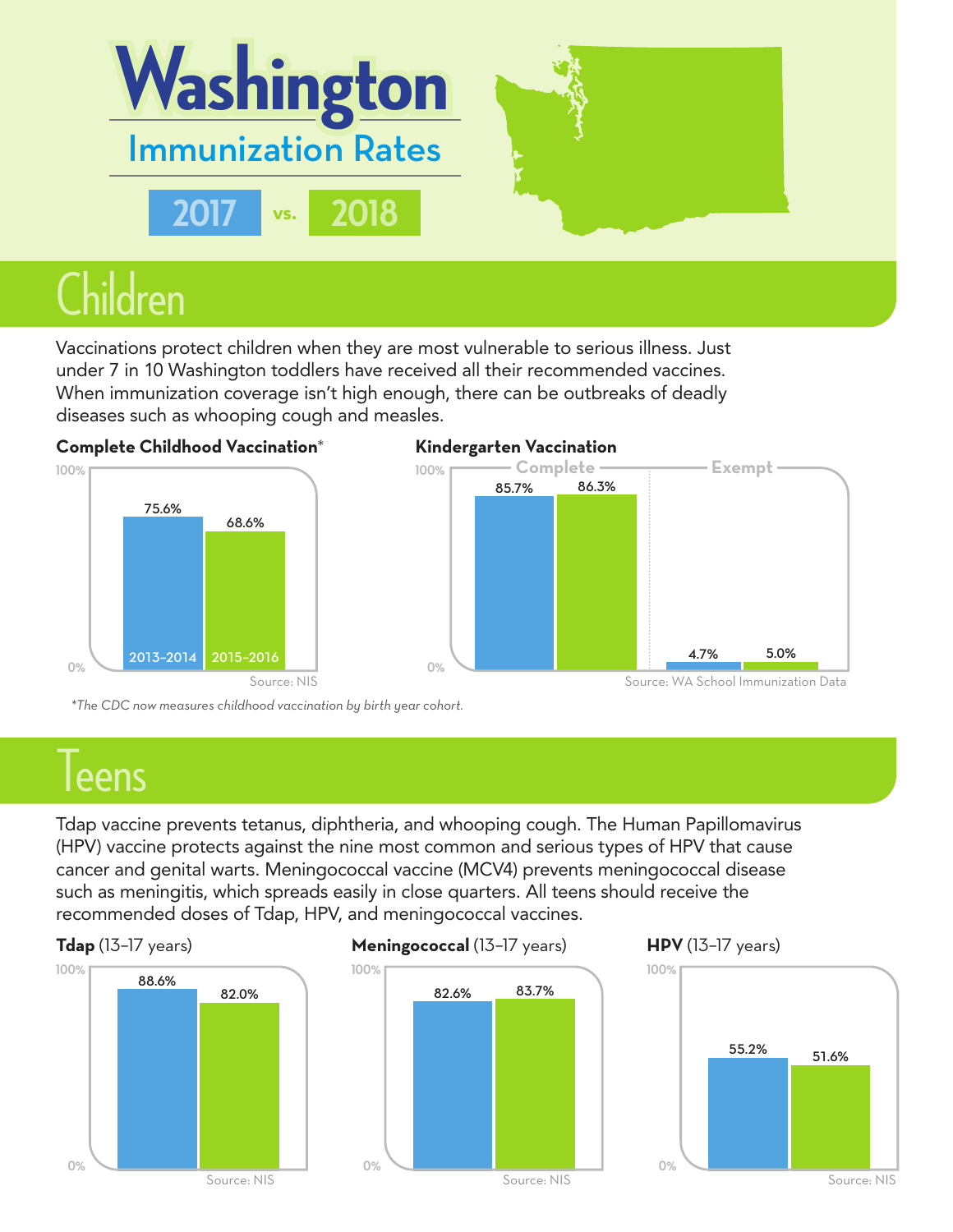## **Adults**

Pneumococcal bacteria can cause pneumonia, meningitis and bloodstream infections. Older adults should get pneumococcal vaccine to protect against disease.

Reactivation of the chickenpox virus causes shingles (zoster), which typically occurs in older adults. Adults 50 years or older should get vaccinated to prevent the disease, which includes a painful rash, and in severe cases, nerve pain and vision loss.





## Flu

Everyone older than 6 months should get a yearly influenza (flu) shot. Annual flu vaccination is the best method of prevention against illness, followed by covering your cough, proper hand washing, and staying home from school or work when sick. Babies, young kids, older people, and those who are pregnant or have certain health conditions are at higher risk of flu complications.









**GET VACCINAT** Protect yourself, your loved ones, your community, and those who can't be immunized.